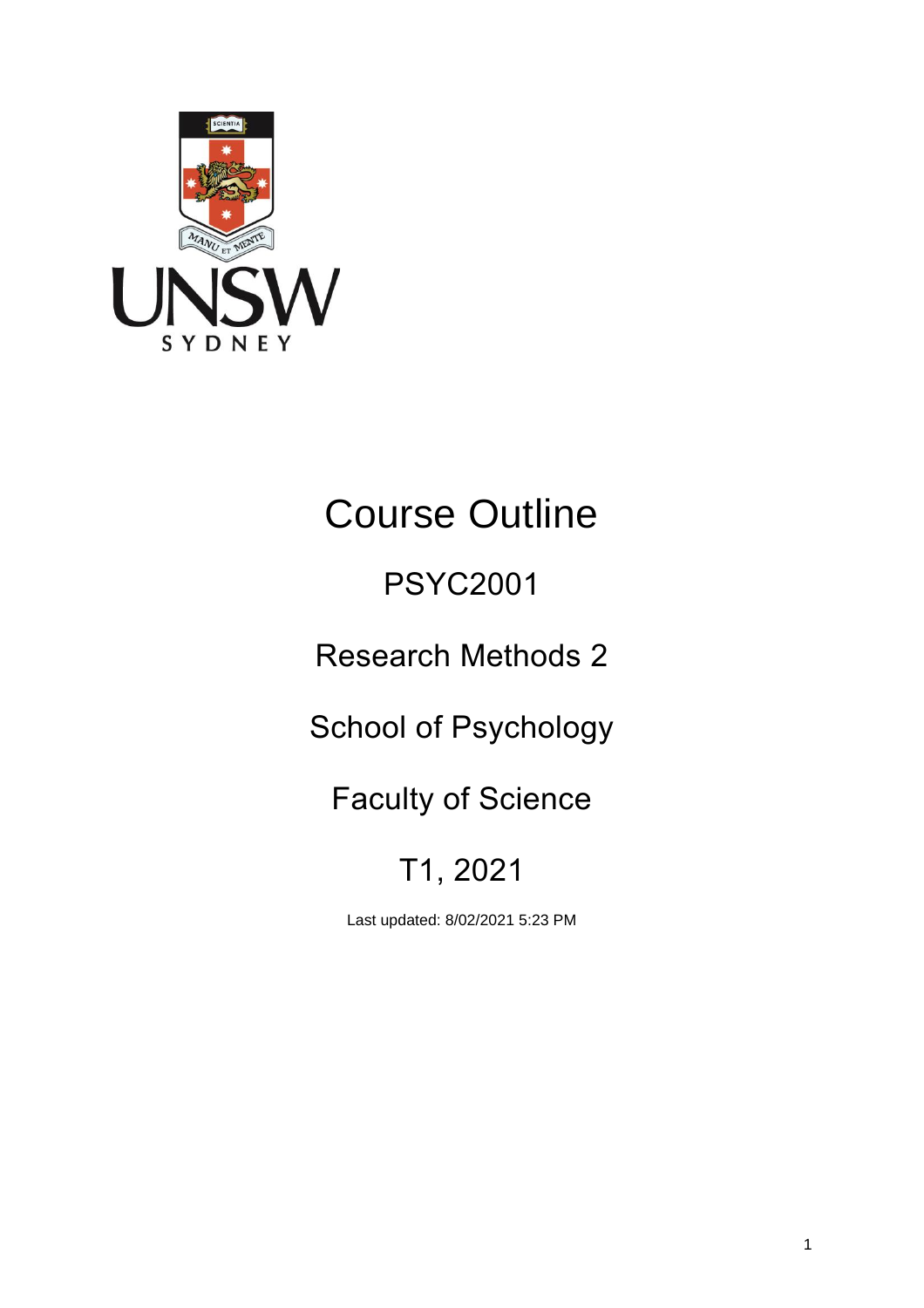## **1. Staff**

| <b>Position</b>           | <b>Name</b>       | Email                  | <b>Consultation times</b><br>and locations | Contact<br><b>Details</b> |
|---------------------------|-------------------|------------------------|--------------------------------------------|---------------------------|
| Course<br>Co-<br>Convenor | Chris Donkin      | c.donkin@unsw.edu.au   | Email for<br>appointment,<br>Mathews 706   | 93859444                  |
| Course<br>Co-<br>Convenor | Peter Lovibond    | p.lovibond@unsw.edu.au | Email for<br>appointment,<br>Matthews 914  | 93853830                  |
| Lecturer                  | Chris Donkin      | c.donkin@unsw.edu.au   |                                            |                           |
| Lecturer                  | Peter Lovibond    | p.lovibond@unsw.edu.au |                                            |                           |
| Head<br>Tutor             | <b>Ed Stewart</b> | e.stewart@unsw.edu.au  |                                            |                           |

## **2. Course information**

| Units of credit:                     | 6                            |
|--------------------------------------|------------------------------|
| Pre-requisite(s):                    | PSYC1001, PSYC1011, PSYC1111 |
| <b>Teaching times and locations:</b> | <b>PSYC2001 Timetable</b>    |

#### **2.1 Course summary**

This course deals with the basic principles of research design and provides an introduction to inferential data analysis procedures.

#### **2.2 Course aims**

The overall aim of this course is to provide you with a level of understanding of research methodology and inferential data analysis procedures that will allow you to choose appropriate analysis strategies for basic experimental and non-experimental designs, and to critically evaluate analyses of published experiments. The course also aims to provide you with the skills necessary to carry out these analyses using the SPSS statistical package.

## **2.3 Course learning outcomes (CLO)**

At the successful completion of this course the student should be able to:

- 1. Extend your knowledge of research design and methodology for basic experimental and correlational designs.
- 2. Select and carry out appropriate inferential data analysis procedures, controlling the risk of inferential errors, and articulate defensible conclusions.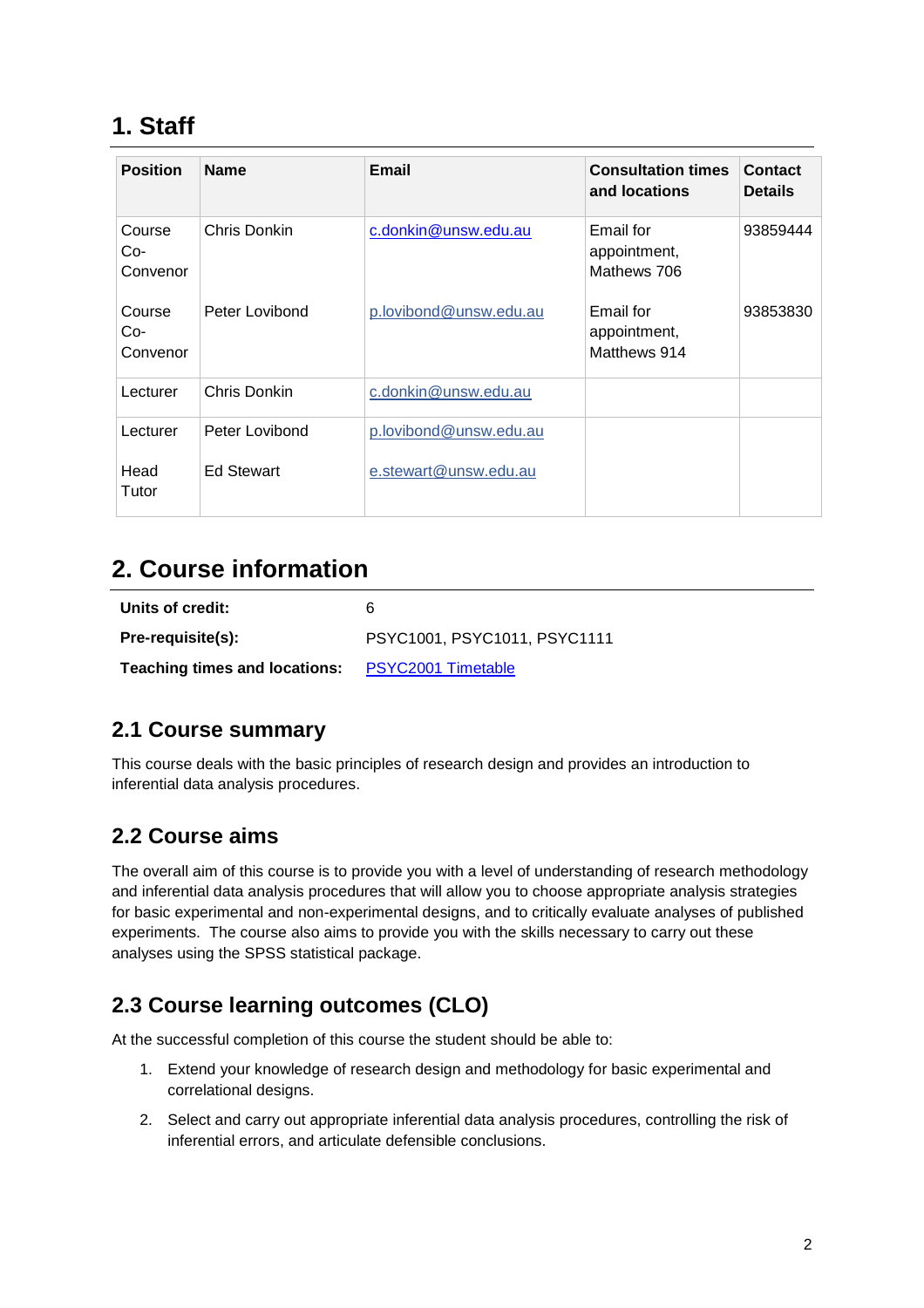- 3. Use the computer package SPSS to carry out descriptive and inferential statistical analyses and interpret the outcomes.
- 4. Assess the validity of conclusions of published experiments and appreciate the limitations of your own research and the research of others.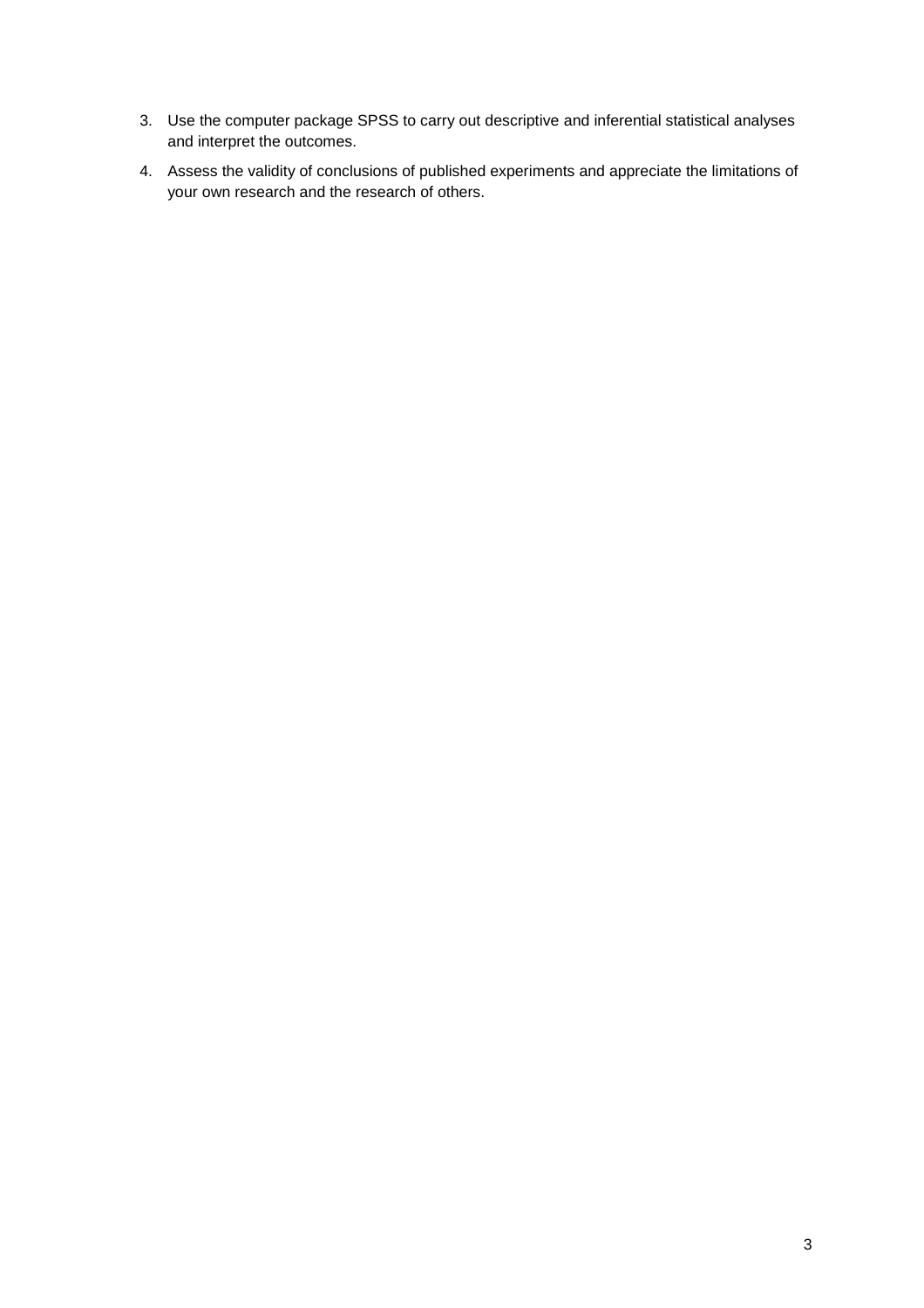|            | <b>Program Learning Outcomes</b>                                                   |                                                                                    |                                                                                    |                                                                                    |                                                                                    |                                                                                    |                                             |
|------------|------------------------------------------------------------------------------------|------------------------------------------------------------------------------------|------------------------------------------------------------------------------------|------------------------------------------------------------------------------------|------------------------------------------------------------------------------------|------------------------------------------------------------------------------------|---------------------------------------------|
| <b>CLO</b> | 1. Knowledge                                                                       | 2. Research Methods                                                                | 3. Critical Thinking<br><b>Skills</b>                                              | 4. Values and Ethics                                                               | 5. Communication,<br>Interpersonal and<br>Teamwork                                 | 6. Application                                                                     | <b>Assessment</b>                           |
|            | Lectures, tutorials,<br>labs, online activities,<br>quizzes, practice<br>questions | Lectures, tutorials, labs,<br>online activities,<br>quizzes, practice<br>questions | Lectures, tutorials, labs,<br>online activities,<br>quizzes, practice<br>questions |                                                                                    |                                                                                    | Lectures, tutorials,<br>labs, online<br>activities, quizzes,<br>practice questions | Mid-term test,<br>Assignment,<br>Final exam |
| 2.         | Lectures, tutorials,<br>labs, online activities,<br>quizzes, practice<br>questions | Lectures, tutorials, labs,<br>online activities.<br>quizzes, practice<br>questions | Lectures, tutorials, labs,<br>online activities.<br>quizzes, practice<br>questions | Lectures, tutorials,<br>labs, online activities,<br>quizzes, practice<br>questions | Lectures, tutorials,<br>labs, online<br>activities, quizzes,<br>practice questions | Lectures, tutorials,<br>labs, online<br>activities, quizzes,<br>practice questions | Mid-term test,<br>Assignment,<br>Final exam |
| 3.         | Lectures, tutorials,<br>labs, online activities,<br>quizzes, practice<br>questions | Lectures, tutorials, labs,<br>online activities,<br>quizzes, practice<br>questions | Lectures, tutorials, labs,<br>online activities,<br>quizzes, practice<br>questions |                                                                                    | Lectures, tutorials,<br>labs, online<br>activities, quizzes,<br>practice questions | Lectures, tutorials,<br>labs, online<br>activities, quizzes,<br>practice questions | Mid-term test,<br>Assignment,<br>Final exam |
| 4.         | Lectures, tutorials,<br>labs, online activities,<br>quizzes, practice<br>questions | Lectures, tutorials, labs,<br>online activities.<br>quizzes, practice<br>questions | Lectures, tutorials, labs,<br>online activities.<br>quizzes, practice<br>questions | Lectures, tutorials,<br>labs, online activities,<br>quizzes, practice<br>questions | Lectures, tutorials,<br>labs, online<br>activities, quizzes,<br>practice questions | Lectures, tutorials,<br>labs, online<br>activities, quizzes,<br>practice questions | Assignment,<br>Final exam                   |

## **2.4 Relationship between course and program learning outcomes and assessments**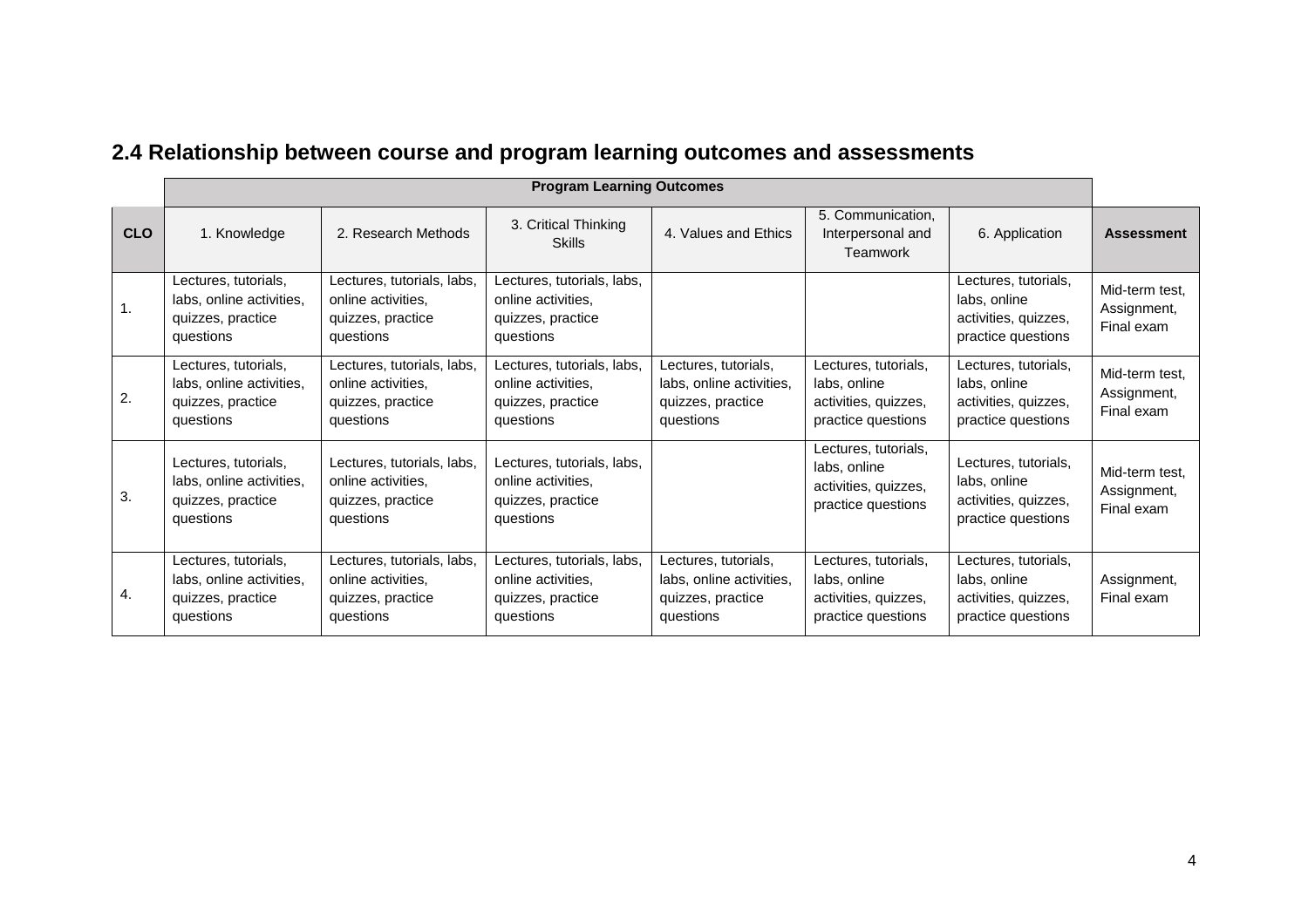## **3. Strategies and approaches to learning**

#### **3.1 Learning and teaching activities**

This course prepares students for higher-level psychology courses by conveying the benefits and limitations of particular research designs and inferential statistical analyses. It also provides specific skills in carrying out data analyses, communicating the outcomes and drawing appropriate conclusions.

Students who continue in psychology can study more advanced techniques in PSYC3001 Research Methods 3, which provides preparation for the independent research project carried out in the fourth (Honours) year.

**Lectures** will be delivered during the scheduled lecture times using Blackboard Collaborate. These sessions will be recorded, and the links to the lectures (including the recordings) will be available through the course web page. Lecture slides in PDF format will be placed on the webpage in advance of each lecture. The slides summarise key points that the lecturer will expand on. They do not cover all the information and are not a substitute for attending the lectures.

**Statistics tutorials** will be held weekly from Week 2-5, 8-10. Times and locations are listed on the Moodle site. These tutorials will concentrate on the practical application of inferential statistical procedures, through worked examples and practice questions. Before each tutorial, preparatory material will be made available online which you should complete before the class.

**Computing labs** will be held weekly from Week 2,4-5, 8-10. In these labs you will be learning to use the statistical package SPSS. Some computing labs are in Mathews Room 209, located on level 2 behind the elevators (others are held online).

Students registered and attending in-person tutorials must bring a mask to class, in the case that COVID-safe distancing cannot be maintained.

**Online modules** will be posted on Moodle to supplement the lecture and lab material and to provide revision.

**Online Quizzes**: Quizzes will be made available on Moodle in Week 4 and Week 9 to provide you with feedback on your progress in the course. Your score will not count towards your course grade.

**Practice questions**: In addition to the exercises in the tutorial manual, sample questions will be posted on Moodle prior to the mid-term test and the final exam.

#### **Suggested approach to the course**:

- 1. Attend all classes and complete the online modules; take good notes
- 2. Complete the online preparatory material before each statistics tutorial
- 3. Attempt the quizzes, exercises in the tutorial manual and practice questions
- 4. Submit your assignment on time
- 5. Do not leave studying until just before the final exam

#### **3.2 Expectations of students**

It is expected that students are aware of UNSW Assessment policy and understand how to apply for special consideration if they are unable to complete an assignment/exam due to illness and/or misadventure.

It is expected that students have read through the School of Psychology Student Guide.

**Attendance** at tutorials and labs is essential in accordance with UNSW Assessment Implementation Procedure.

**Calculator**: You should purchase a basic calculator for use in tutorials, the mid-term test and the final exam.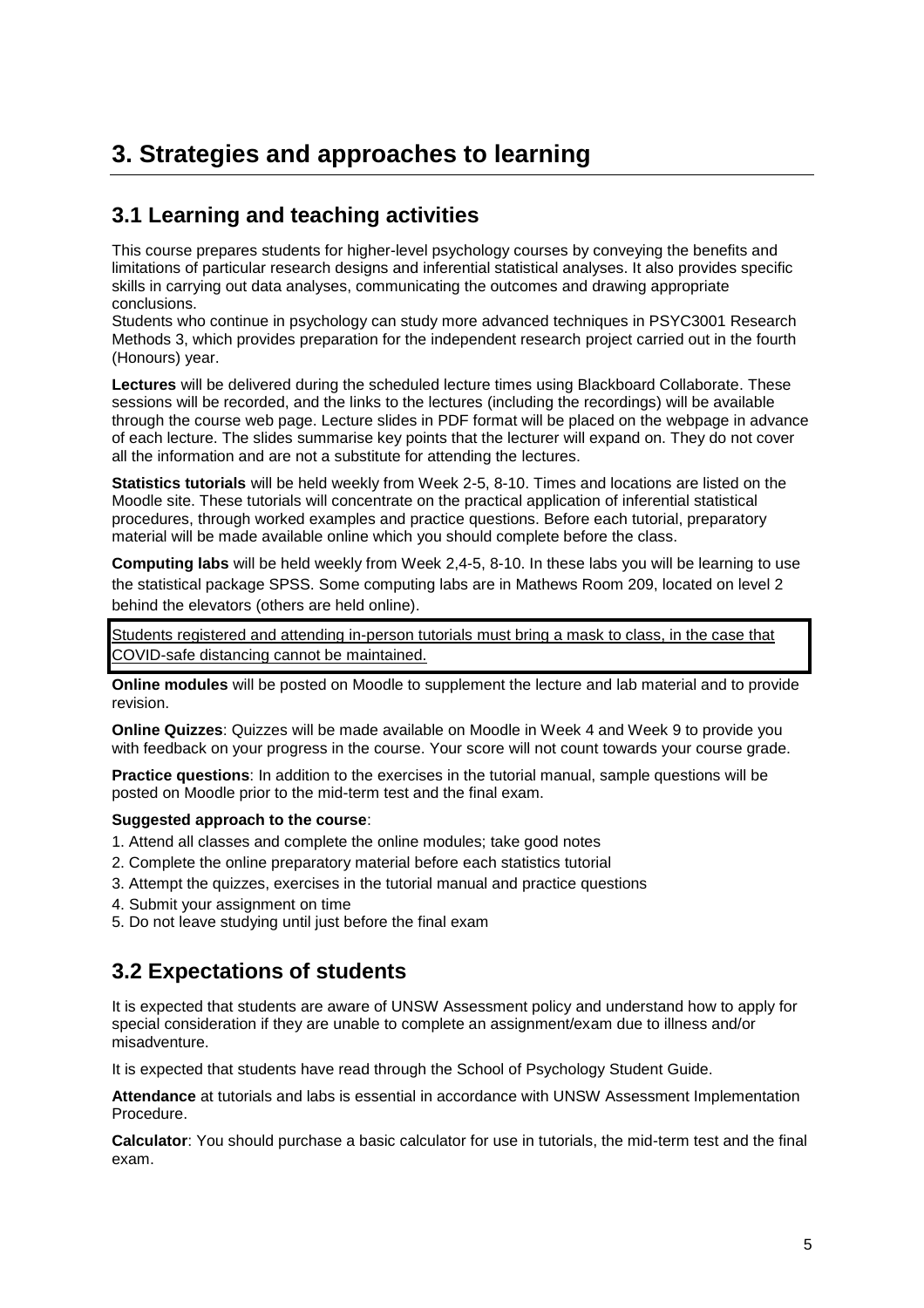**Announcements**: Updates and announcements will be made on the 'Announcements' forum on the Moodle page and/or by email. It is your responsibility to check Moodle and your **student** email account regularly to keep up to date.

**Travel**: The final exam for this course will take place during the UNSW examinations period. You should not arrange travel during the UNSW exam period until the date of the final exam has been released. Students who arrange travel prior to the release of the final exam date will not be granted consideration in the event they are scheduled to be out of country when the final exam is to occur. This is especially important for study abroad students – do not arrange travel until the final exam date has been released.

**Equitable Learning Service**: Students registered with Equitable Learning Services must contact the course coordinator immediately if they intend to request any special arrangements for later in the course, or if any special arrangements need to be made regarding access to the course material. Letters of support should be emailed to the course coordinator as soon as they are made available.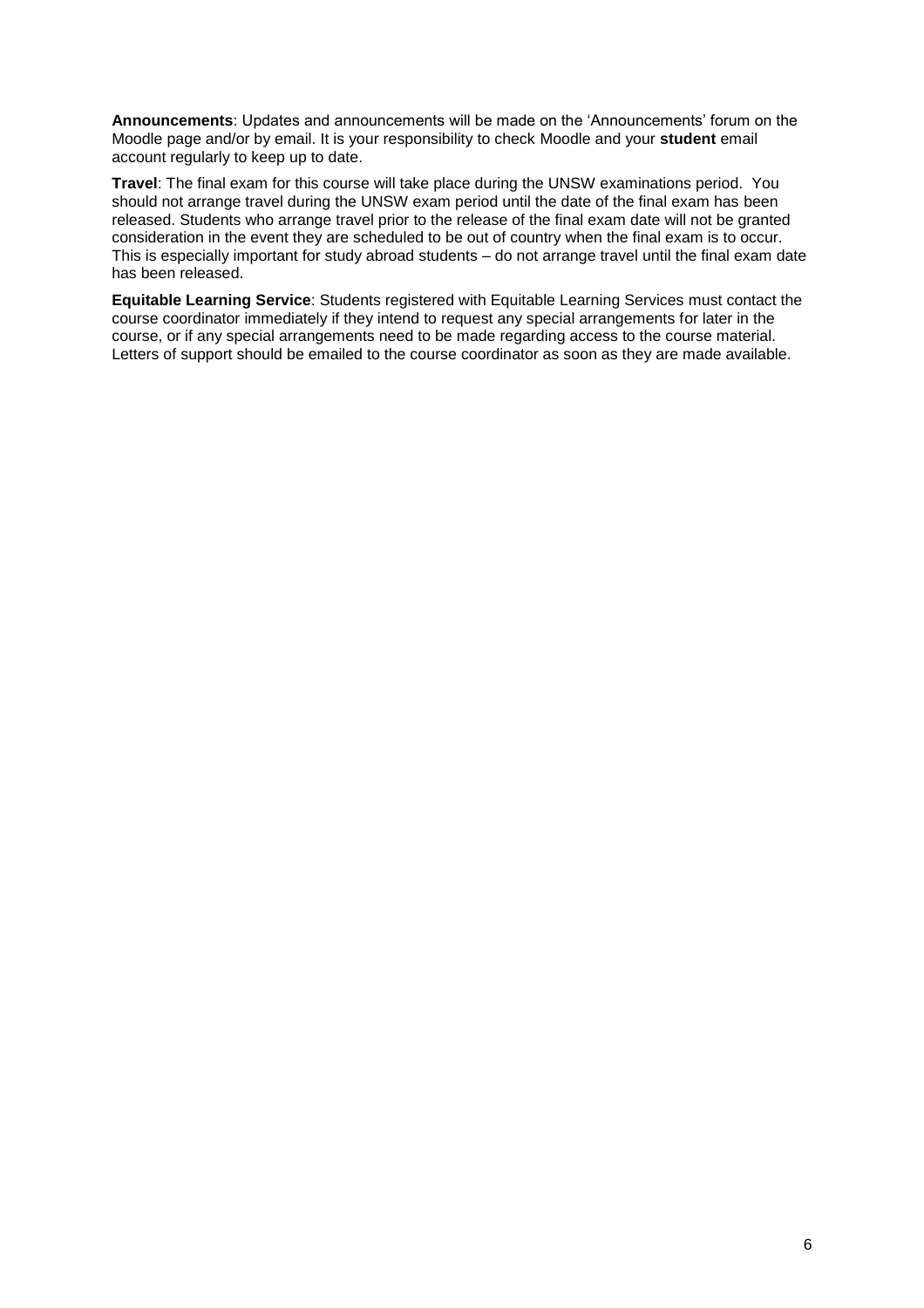## **4. Course schedule and structure**

In a typical week, this course consists of 2 hours of lecture material, 1 hour of face to face statistics tutorials, 1 hour of face to face computer lab practicals, and 0-2 hours of online modules. In addition to this, students are expected to take an additional 6 hours of self-determined study to complete assessments, readings, and exam preparation.

| <b>Week</b>                      | Lecture topic/s                                                                                          | <b>Statistics tutorial topics</b>                   | <b>Computer lab topics</b>                          | <b>Online modules</b>                                                    | <b>Self-determined activities</b>                                                    |
|----------------------------------|----------------------------------------------------------------------------------------------------------|-----------------------------------------------------|-----------------------------------------------------|--------------------------------------------------------------------------|--------------------------------------------------------------------------------------|
| <b>Before</b><br>Week 1          |                                                                                                          |                                                     |                                                     | Welcome video; intro<br>to course; revision of<br><b>PSYC1111</b>        |                                                                                      |
| Week 1<br>starting<br>15/02/2021 | 1. sampling distribution,<br>standard error<br>2. single mean confidence<br>interval                     |                                                     |                                                     | Intro to SPSS: Part 1                                                    | lecture revision; online<br>tut/lab preparation                                      |
| Week 2<br>22/02/2021             | 1. z test, type 1/2 errors,<br>2. t distribution, degrees of<br>freedom, single mean<br>sigma unknown CI | area under normal curve;<br>tables; CI, Z test      | sampling distributions and<br>central limit theorem |                                                                          | lecture revision; practice;<br>online tut/lab preparation                            |
| Week 3<br>1/03/2021              | 1. single mean t test<br>2. dependent means CI, t<br>test                                                | single mean sigma<br>unknown; t tables, CI, t test  | <b>NO LAB</b>                                       | Intro to SPSS: Part 2                                                    | lecture revision; practice;<br>online tut/lab preparation                            |
| Week 4<br>8/03/2021              | 1. independent means CI,<br>t test<br>2. paired vs. independent<br>design comparison                     | dependent means CI, t test                          | SPSS single mean and<br>dependent mean CI, t test   | revision of first<br>section; Quiz 1                                     | lecture revision; practice;<br>online tut/lab preparation                            |
| Week 5<br>15/03/2021             | 1. power 1<br>2. power 2                                                                                 | independent means CI, t test SPSS independent means | CI, t test                                          | choosing an inferential<br>test                                          | lecture revision; practice;<br>online tut/lab preparation;<br>practice mid-term test |
| Week 6<br>22/03/2021             | <b>FLEXIBILITY WEEK</b>                                                                                  |                                                     |                                                     | lecture revision; practice;<br>online tut/lab preparation;<br>assignment |                                                                                      |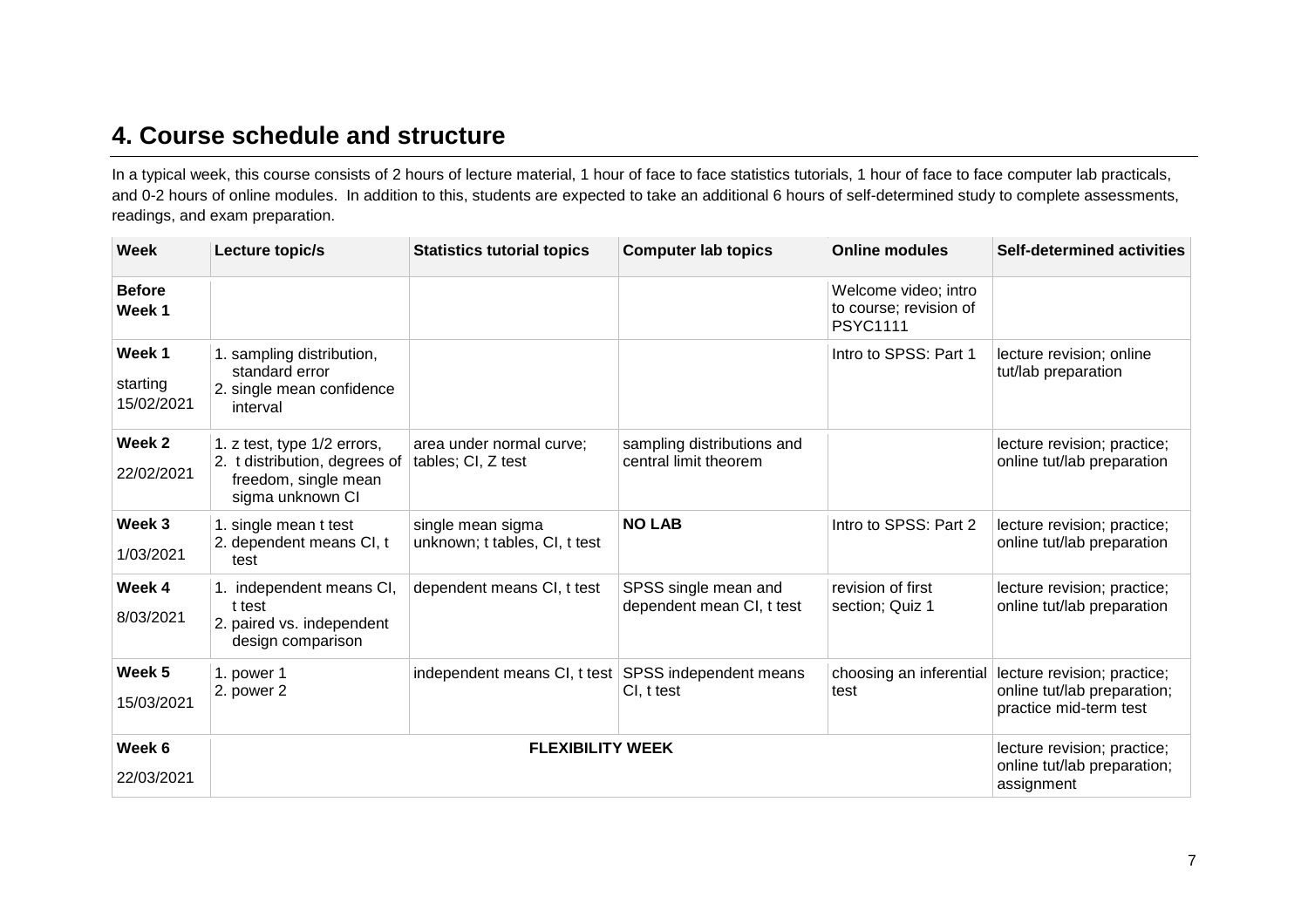| Week 7<br>29/03/2021                 | 1. correlation<br>2. mid-term test                                | <b>NO LAB</b> | <b>NO LAB</b>                                                   | writing Results section               | lecture revision; practice;<br>online tut/lab preparation;<br>assignment |
|--------------------------------------|-------------------------------------------------------------------|---------------|-----------------------------------------------------------------|---------------------------------------|--------------------------------------------------------------------------|
| Week 8<br>5/04/2021                  | 1. prediction 1<br>2. prediction 2                                | power         | SPSS post hoc analysis;<br>multiple comparisons;<br>bouncing ps |                                       | lecture revision; practice;<br>online tut/lab preparation;<br>assignment |
| Week 9<br>12/04/2021                 | 1. prediction 3<br>2. factorial designs                           | correlation   | SPSS correlation, prediction                                    | revision of second<br>section; Quiz 2 | lecture revision; practice;<br>assignment                                |
| Week 10<br>19/04/2021                | 1. replication<br>2. assumptions, peer<br>review<br>3. assignment | prediction    | factorial designs, multiple<br>comparisons                      |                                       | lecture revision; practice                                               |
| <b>Study</b><br>period<br>26/04/2021 |                                                                   |               |                                                                 |                                       | Exam preparation                                                         |
| Exam<br>period<br>30/04/2021         |                                                                   |               |                                                                 |                                       | Exam preparation                                                         |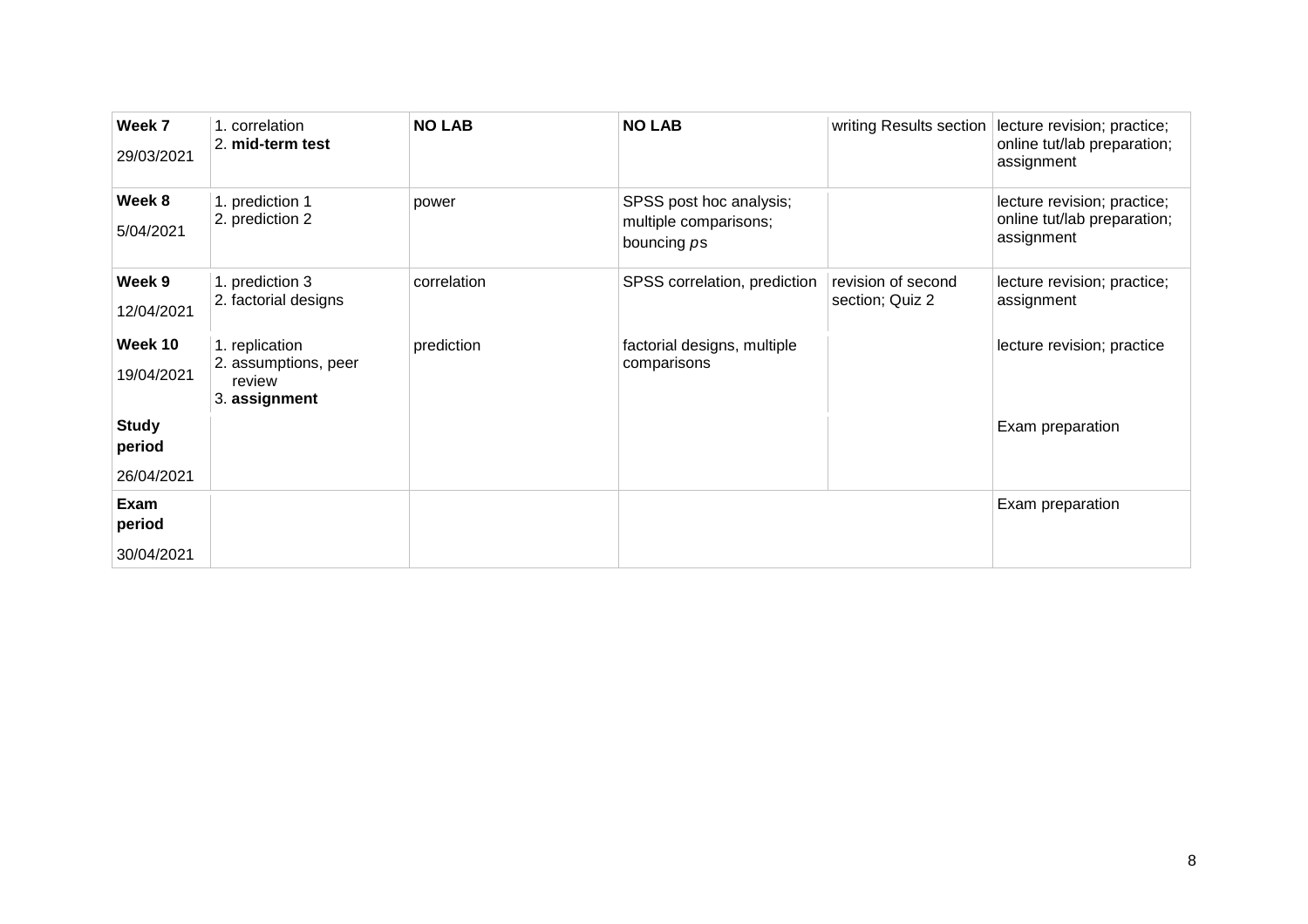## **5. Assessment**

#### **5.1 Assessment tasks**

All assessments in this course have been designed and implemented in accordance with UNSW Assessment Policy. All assessments are compulsory.

| <b>Assessment task</b>             | Length           | Weight     | <b>Mark</b> | Due date                  |
|------------------------------------|------------------|------------|-------------|---------------------------|
| <b>Assessment 1: Mid-term test</b> | $60 \text{ min}$ | <b>20%</b> | /20         | 31 March 1-2pm;<br>Week 7 |
| <b>Assessment 2: Assignment</b>    | 2-3 pages        | 20%        | /20         | 23 April                  |
| <b>Assessment 3: Final exam</b>    | 2 hours          | 60%        | /100        | Exam period               |

**Assessment 1:** A **Mid-term Test** will be held in Week 7 (Wednesday 31st March, 1-2pm). This test is open book and will cover material from the first half of the course (lectures weeks 1-5; tutorials and labs weeks 2-5).

**Assessment 2:** The **Assignment** is to be submitted through the Turnitin link on the Moodle page by midnight on the Friday of Week 10 (23rd April). The assignment question will be released in Week 7 and will involve analysis, interpretation and presentation of data.

**Assessment 3:** The **Final Exam** will contain data analysis questions and short-answer questions. The data analysis questions will require you to do some limited hand calculations and interpret output from SPSS. The emphasis of the exam is on your understanding of inferential procedures and research methodology issues as well as their practical application.

**UNSW grading system:** <https://student.unsw.edu.au/grades>

**UNSW assessment policy:** [https://student.unsw.edu.au/assessments](https://student.unsw.edu.au/assessment)

#### **5.2 Assessment criteria and standards**

Further details and marking criteria for each assessment will be provided to students closer to the assessment release date.

#### **5.3 Submission of assessment tasks**

**Assessment 2:** In accordance with UNSW Assessment Policy, written assessments must be submitted online via Turnitin. No paper or emailed copies will be accepted.

**Late penalties**: deduction of marks for late submissions will be in accordance with School policy (see: [Psychology Student Guide\)](https://moodle.telt.unsw.edu.au/mod/resource/view.php?id=1630526).

**Special Consideration:** Students who are unable to complete an assessment task by the assigned due date can apply for special consideration. Students should also note that UNSW has a Fit to Sit/Submit rule for all assessments. If a student wishes to submit an application for special consideration for an exam or assessment, the application must be submitted prior to the start of the exam or before an assessment is submitted. If a student sits the exam/submits an assignment, they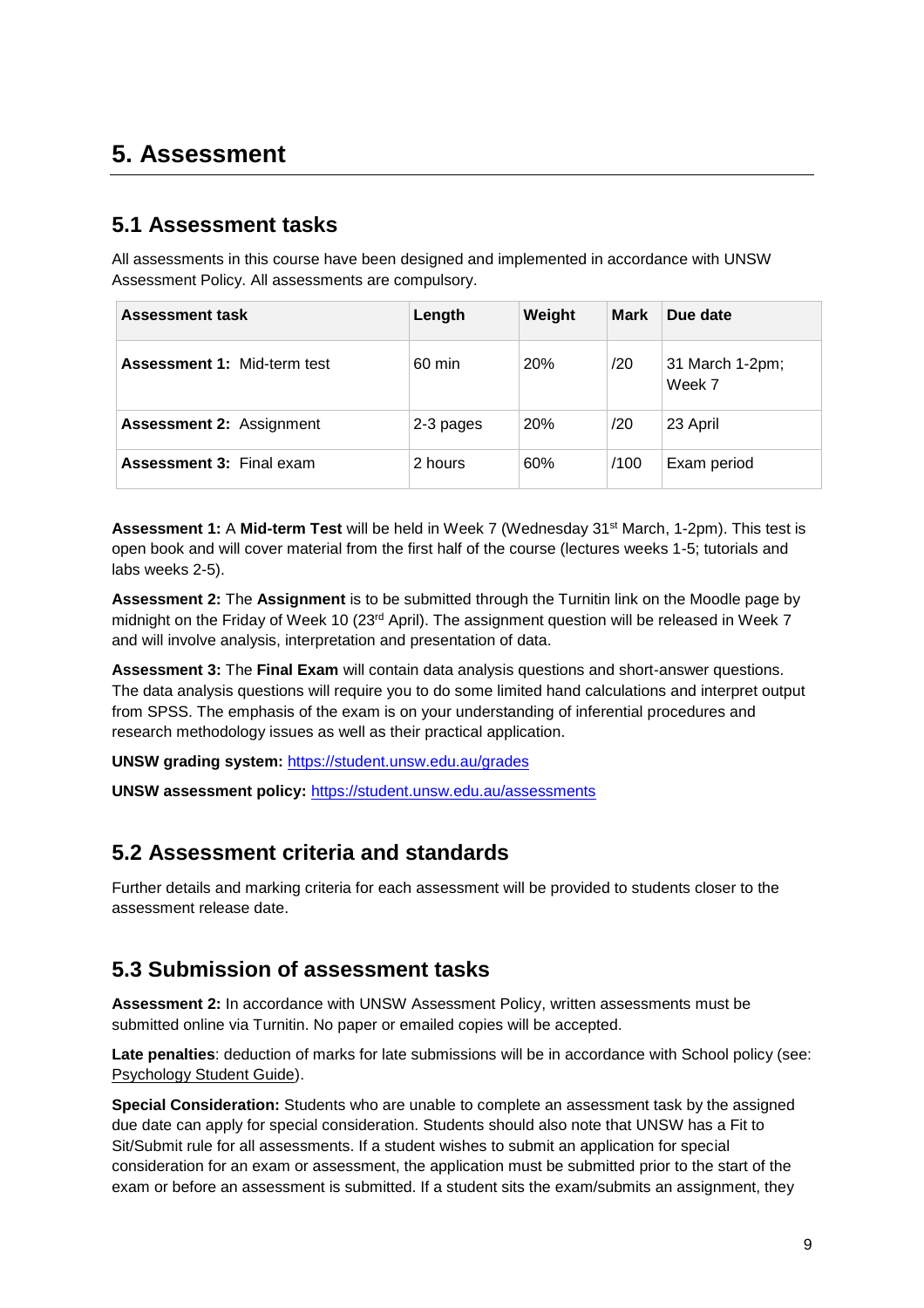are declaring themselves well enough to do so and are unable to subsequently apply for special consideration. If a student becomes ill on the day of the exam, they must provide evidence dated within 24 hours of the exam, with their application.

Special consideration applications must be submitted to the online portal along with Third Party supporting documentation. Students who have experienced significant illness or misadventure during the assessment period may be eligible. Only circumstances deemed to be outside of the student's control are eligible for special consideration. Except in unusual circumstances, the duration of circumstances impacting academic work must be more than 3 consecutive days, or a total of 5 days within the teaching period. If the special consideration application is approved, students may be given an extended due date, or an alternative assessment/supplementary examination may be set. For more information see [https://student.unsw.edu.au/special-consideration.](https://student.unsw.edu.au/special-consideration)

**Alternative assessments**: will be subject to approval and implemented in accordance with UNSW Assessment Implementation Procedure.

**Supplementary examinations:** will be made available for students with approved special consideration application and implemented in accordance with UNSW Assessment Policy.

#### **5.4. Feedback on assessment**

Feedback on all pieces of assessment in this course will be provided in accordance with UNSW Assessment Policy.

| <b>Assessment</b> | When      | Who      | Where  | <b>How</b> |
|-------------------|-----------|----------|--------|------------|
| Mid-term test     | By Week 9 | Lecturer | Online | Moodle     |
| Assignment        | By 10 May | Marker   | Online | Turnitin   |
| Final exam        | N/A       | N/A      | N/A    | N/A        |

## **6. Academic integrity, referencing and plagiarism**

The APA (7<sup>th</sup> edition) referencing style is to be adopted in this course. Students should consult the publication manual itself (rather than third party interpretations of it) in order to properly adhere to APA style conventions. Students do not need to purchase a copy of the manual, it is available in the library or online. This resource is used by assessment markers and should be the only resource used by students to ensure they adopt this style appropriately:

#### **[APA 7th edition.](http://www.apastyle.org/manual/index.aspx)**

l

**Referencing** is a way of acknowledging the sources of information that you use to research your assignments. You need to provide a reference whenever you draw on someone else's words, ideas or research. Not referencing other people's work can constitute plagiarism.

Further information about referencing styles can be located at<https://student.unsw.edu.au/referencing>

**Academic integrity** is fundamental to success at university. Academic integrity can be defined as a commitment to six fundamental values in academic pursuits**:** honesty, trust, fairness, respect, responsibility and courage.*<sup>1</sup>* At UNSW, this means that your work must be your own, and others'

<sup>&</sup>lt;sup>1</sup> International Center for Academic Integrity, 'The Fundamental Values of Academic Integrity', T. Fishman (ed), Clemson University, 2013.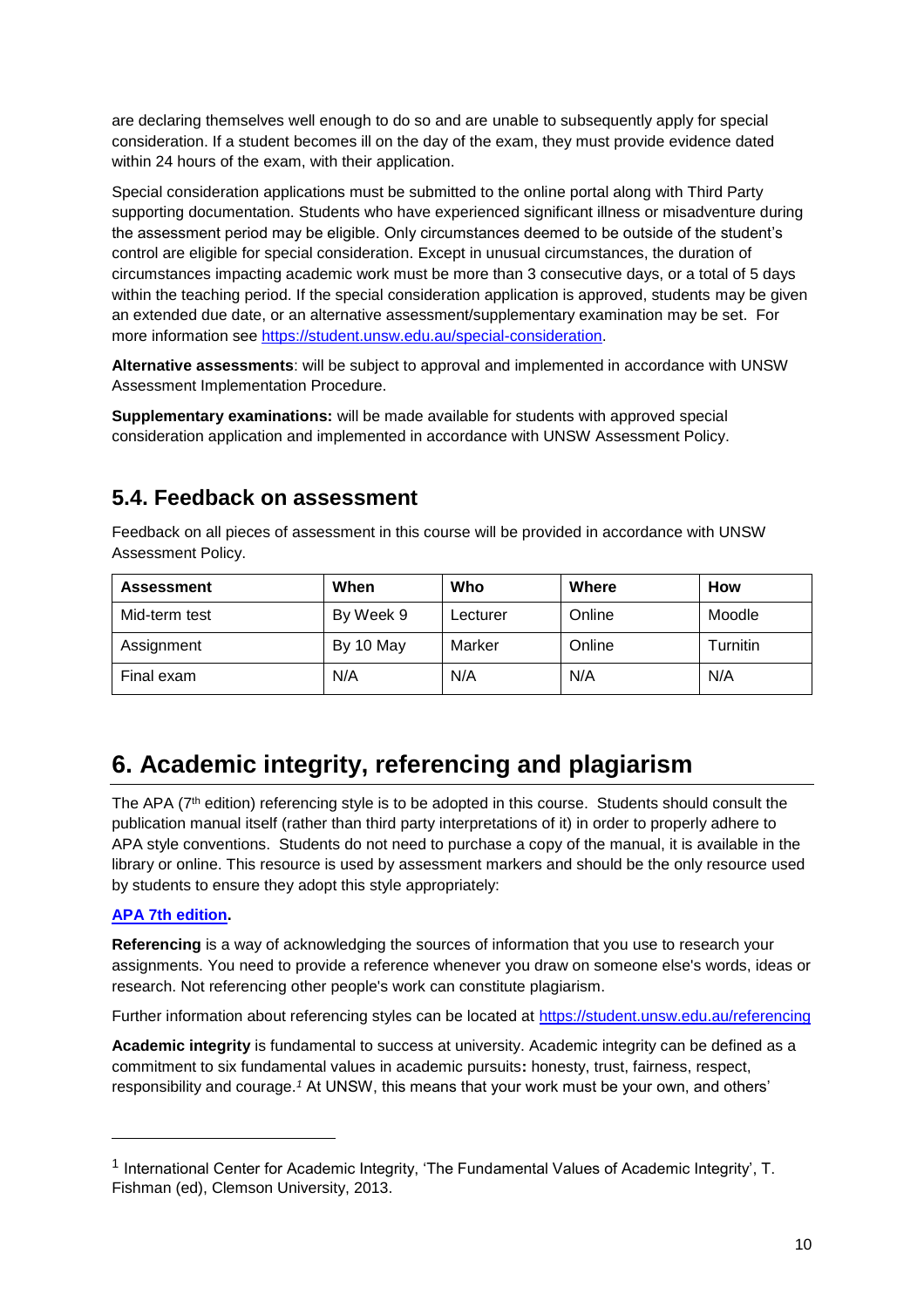ideas should be appropriately acknowledged. If you don't follow these rules, plagiarism may be detected in your work.

Further information about academic integrity and **plagiarism** can be located at:

The *Current Students* site<https://student.unsw.edu.au/plagiarism>*,* and

The *ELISE* training site<http://subjectguides.library.unsw.edu.au/elise>

The *Conduct and Integrity Unit* provides further resources to assist you to understand your conduct obligations as a student: [https://student.unsw.edu.au/conduct.](https://student.unsw.edu.au/conduct)

#### **7. Readings and resources**

| <b>Textbook</b>                   | There is no set textbook for this course. You may wish to<br>consult the following books held in the Library's High Use<br>Collection, but they are not required reading for the course.<br>Howell, D. C. (2012). Statistical Methods for Psychology.<br>Belmont, CA: Thomson/Wadsworth.<br>Smithson, M. (2000). Statistics with Confidence. London: Sage. |
|-----------------------------------|------------------------------------------------------------------------------------------------------------------------------------------------------------------------------------------------------------------------------------------------------------------------------------------------------------------------------------------------------------|
| <b>Course information</b>         | Available on Moodle                                                                                                                                                                                                                                                                                                                                        |
| <b>Required readings</b>          | School of Psychology Student Guide.                                                                                                                                                                                                                                                                                                                        |
| <b>Recommended internet sites</b> | <b>UNSW Library</b>                                                                                                                                                                                                                                                                                                                                        |
|                                   | <b>UNSW Learning centre</b>                                                                                                                                                                                                                                                                                                                                |
|                                   | <b>ELISE</b>                                                                                                                                                                                                                                                                                                                                               |
|                                   | <b>Turnitin</b>                                                                                                                                                                                                                                                                                                                                            |
|                                   | <b>Student Code of Conduct</b>                                                                                                                                                                                                                                                                                                                             |
|                                   | <b>Academic Integrity</b>                                                                                                                                                                                                                                                                                                                                  |
|                                   | <b>Email policy</b>                                                                                                                                                                                                                                                                                                                                        |
|                                   | <b>UNSW Anti-racism policy</b>                                                                                                                                                                                                                                                                                                                             |
|                                   | <b>UNSW Equity, Diversity and Inclusion policy</b>                                                                                                                                                                                                                                                                                                         |

## **8. Administrative matters**

The **School of Psychology Student Guide** contains School policies and procedures relevant for all students enrolled in undergraduate or Masters psychology courses, such as:

- Attendance requirements
- Assignment submissions and returns
- Assessments
- Special consideration
- Student code of conduct
- Student complaints and grievances
- Equitable Learning Services
- Health and safety